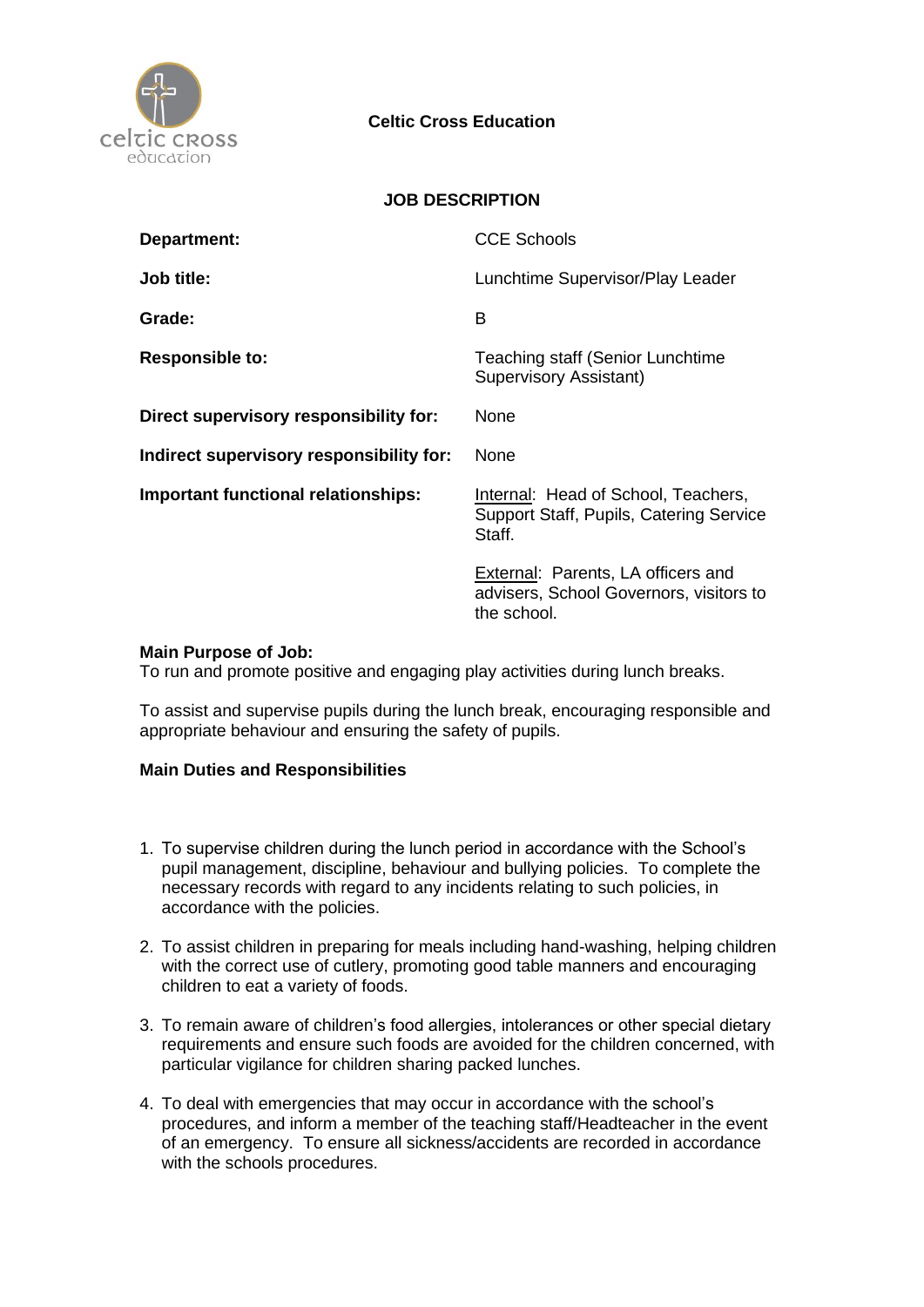- 5. To administer minor first aid (as trained) and assist with sick children where necessary. To comply with the School's First Aid policies and procedures.
- 6. To report back to the appropriate Teacher any issues relating to children's progress, achievements, behaviour or problems which may become apparent.
- 7. To undertake all duties and responsibilities with due regard to the School's Security Policy and, in particular, remain aware of intruders entering the school grounds.
- 8. To be aware of the School's child protection policy/procedures and report any concerns observed during the course of duty in accordance with such procedures.
- 9. To be aware of and adhere to applicable rules, regulations, legislation and procedures e.g. County Council (Equal Opportunities Policy/Code of Conduct) and national legislation (Health and Safety, Data Protection).
- 10. To maintain confidentiality of information acquired in the course of undertaking duties for the School.
- 11. To be responsible for your own continuing self-development, undertaking training as appropriate.
- 12. To undertake other duties appropriate to the grading of the post as required.